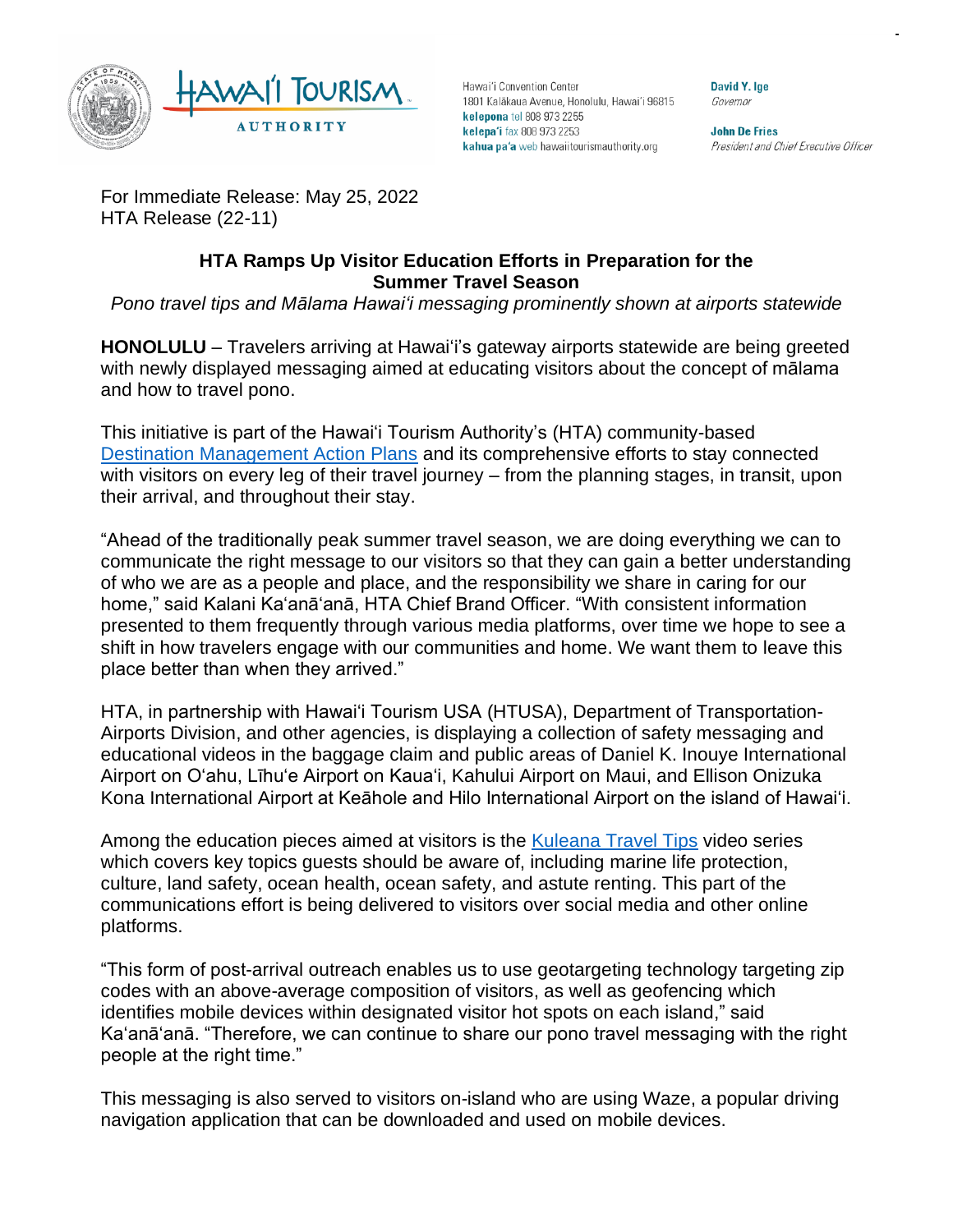May 25, 2022 (22-11) Page 2

Most recently as part of its Malama Hawai'i series, HTA recently released "Hawai'i Is Our [Home,"](https://www.youtube.com/watch?v=MFBGibUw9KA) its latest video being shown to visitors on-island through social media targeting, reinforcing the reciprocal responsibility they have to mālama Hawai'i's wildlife, natural resources and community.

Airline partners including Air Canada, Air New Zealand, Alaska Airlines, American Airlines, ANA, Hawaiian Airlines, Japan Airlines, Jetstar, Korean Airlines, Qantas, Southwest Airlines, United Airlines, and WestJet are featuring HTA's Mālama Hawai'i videos on inbound flights to Hawai'i.

Hotel and activity partners are also sharing the videos with their guests both pre- and postarrival, including 17 Palms Kauai, Expeditions Ferry, Hawai'i Wildlife Discovery Center, Hilton Waikiki Beach, Hilton Waikoloa Village, Outrigger Hotels & Resorts, Prince Waikiki, The Ritz-Carlton Maui, Kapalua, The Royal Hawaiian, Sheraton Waikiki, Sheraton Maui Resort & Spa, The Westin Ka'anapali Ocean Resort Villas, Wildside Specialty Tours and more.

Proactive efforts to address the impacts of tourism in hot spot areas across the state continue through the implementation of a three-year Destination Management Action Plan (DMAP) specific to each island.

Led by HTA, HTUSA and the Island Chapters, the DMAPs were developed by residents of each island community, in partnership with their county and island tourism leaders. The purpose of each community-based plan is to rebuild, redefine and reset the direction of tourism on their respective islands with regenerative tourism at the core which aims to enhance the residents' quality of life and improve the visitor experience.

Recently, the Department of Land and Natural Resources (DLNR) and HTA announced that as of May 12 all out-of-state visitors are now required to have advanced reservations to enter Lē'ahi – Diamond Head State Monument. The implementation of this system delivers on one of the top priorities of the community as articulated in the Oʻahu DMAP.

Diamond Head State Monument is one of Oʻahu's most sought-after and visited attractions with stunning views along its hiking trail. The new reservation system will mitigate environmental impacts sustained by foot traffic, reduce vehicle congestion in the park and surrounding neighborhoods, improve the experience of kamaʻāina and visitors enjoying the monument, and help preserve this landmark for future generations.

Reservation systems are also in place at Hanauma Bay Nature Preserve on O'ahu, Hā'ena State Park on Kaua'i, and Haleakalā National Park and Wai'ānapanapa State Park on Maui.

###

**Download images:** <https://finnpartners.box.com/s/1ctjxo4b9rboj0m3q8ziv8s1it81tddo> **Photo credit:** Hawai'i Tourism Authority